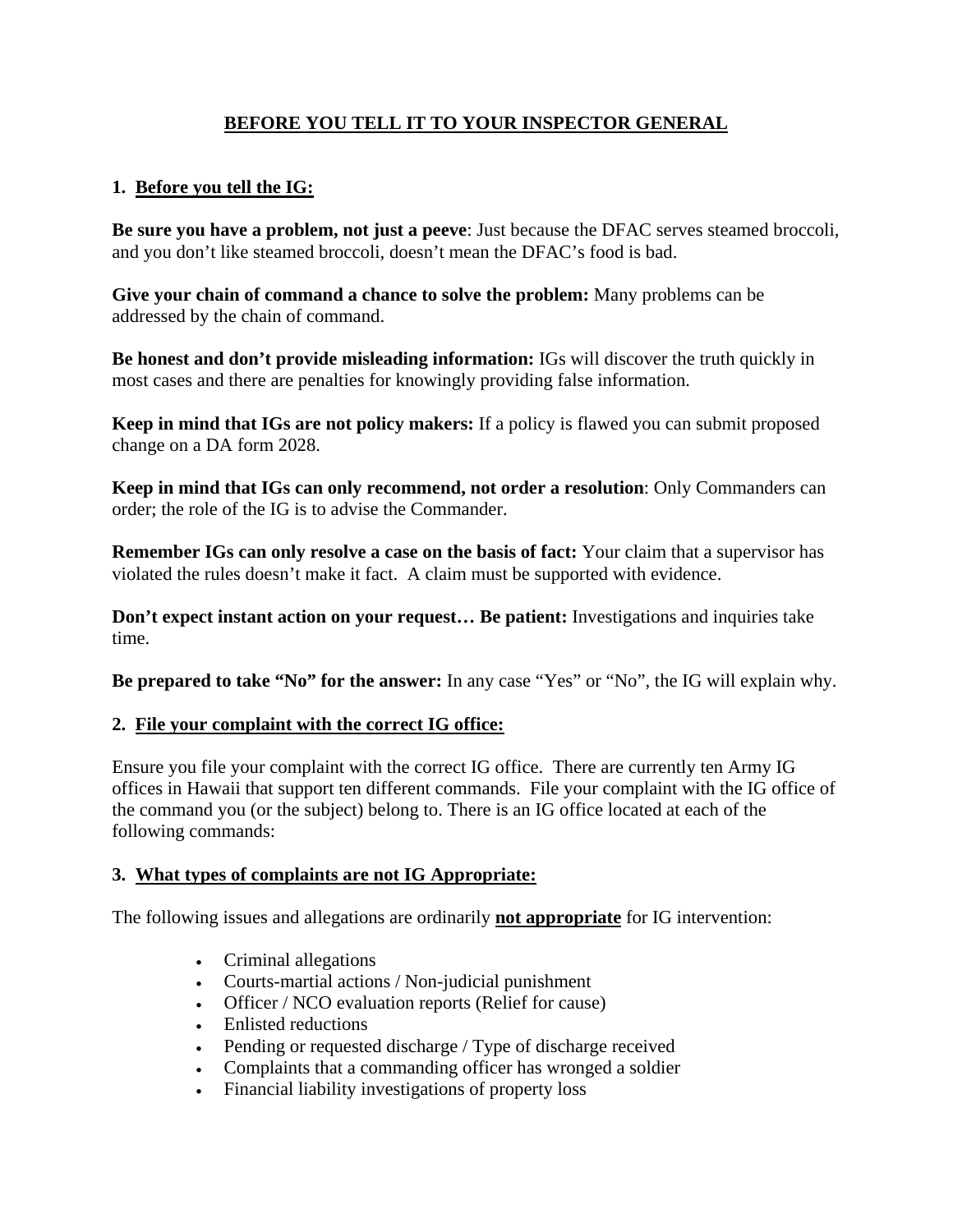- Adverse information filed in personnel records (except for allegations of reprisal)
- Claims
- The issue is not Army related
- Soldier Equal Opportunity complaints
- Civilian allegations of reprisals
- Hazardous work conditions
- Equal Employment Opportunity (Department of Defense civilian employee redress through other channels)
- Collective bargaining agreements
- Appeals of adverse actions within the purview of 5 USC 7701-7703
- Issues that have other means of redress (If the appropriate redress procedures were used, IGs will advise complainants that IG involvement focuses on ensuring that the complainant received due process and the protection of rights as intended by law and regulation)

### **4. What types of complaints are IG Appropriate:**

- Pay TDY, Bonuses
- Personnel Actions Promotions, Discharges, Retirements, Orders, Delinquent OERs/NCOERs, Weight Control, APFT
- Medical LOD, Appointments, Medical Separation Boards
- Command Management Family Care Plans, Sensing Sessions, Reprisal, Command Climate, Undue Command Influence, Preferential Treatment
- Personal Conduct Non-Support, Fraternization, TDY Fraud, GSA Vehicle Usage, Living in barracks
- A violation of law, policy, procedures, or regulations (including laws or regulations prohibiting sexual harassment, unlawful discrimination, reprisal, and improper mental health evaluations)
- An injustice or abuse of authority
- Inappropriate conduct/misconduct
- A deficiency or like condition

Any Fraud, Waste, and Abuse (FWA) and violations of law, Army instructions, or policy should be reported through the appropriate grievances channels. The subject of your complaint must be an Army program or person. Bear in mind, however, the fact that you may disagree with your supervisor(s) over management styles or have what you believe is a "personality conflict", does not constitute an injustice or mismanagement. If you are not sure your concern is a reportable matter, contact your local IG office for guidance or advice.

When are IG complaints appropriate?

Individuals should attempt to resolve Fraud, Waste, and Abuse (FWA) issues and personal complaints at the lowest possible level, using command channels before elevating them to the next higher level or the Office of the Inspector General.